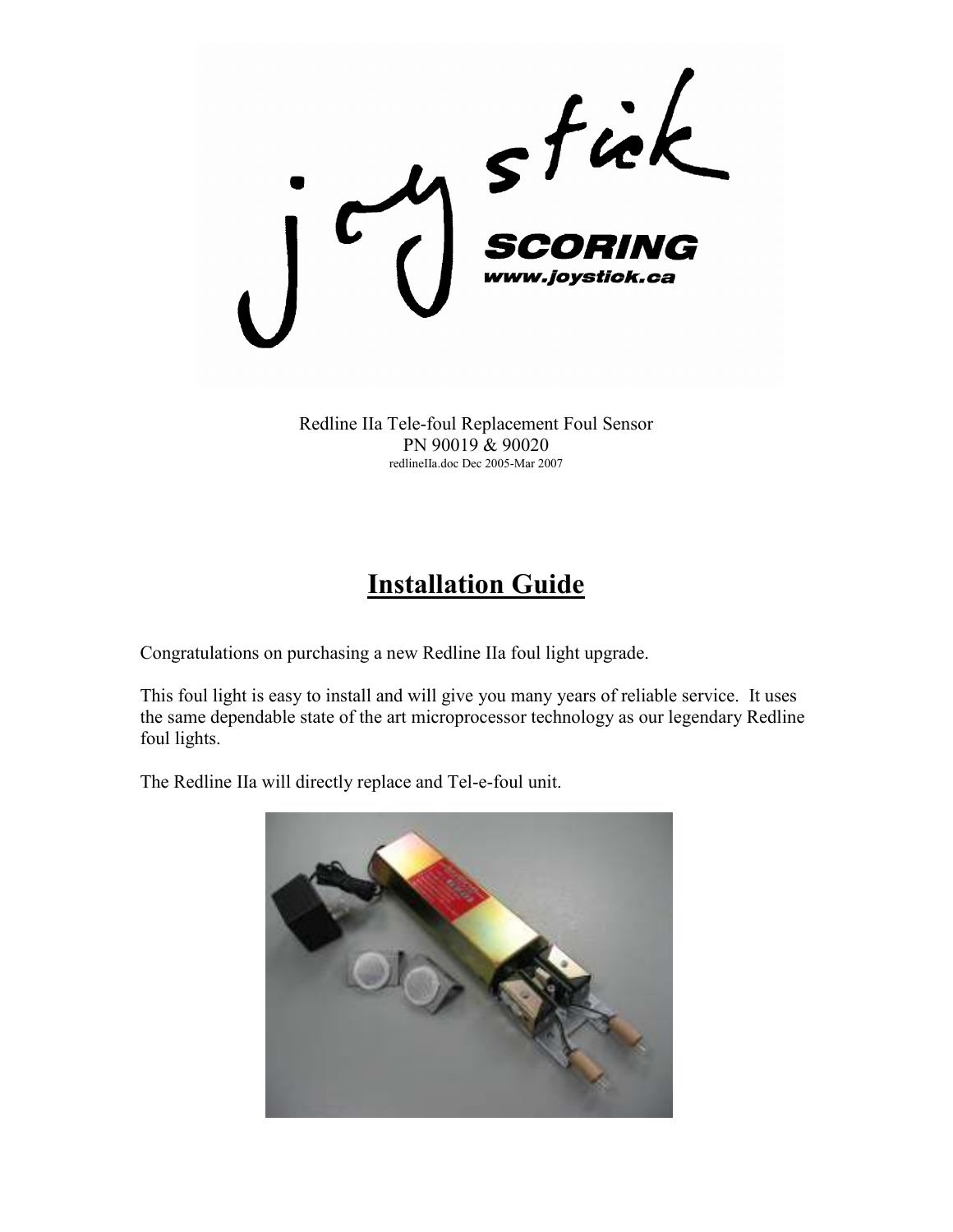The kit consists of,

- a) One Redline IIa foul unit.
- b) Two 1 1/8" round reflectors.
- c) Two reflector brackets.
- d) 12VAC adapter.
- e) 2 #44 6V bayonet light bulbs
- f) #8 X  $\frac{1}{2}$ " mounting screws

## Installation:

When removing the old foul light, you will find that 115VAC power was supplied with a 3 pin round Cannon style connector. This connector must be replaced with an ordinary house hold duplex receptacle and box to allow the AC adapter from the new unit to be plugged in.

Once this has been done, plug the new AC adapter in to the outlet and then plug the AC

adapter output into the jack at the end of the controller board.

If the pinsetters or scoring system was connected to the old foul light, cut the end off of the existing cable, strip back the wire 1/8" and screw them into the lighting screw terminal block. Set the switch according to the scoring system that is connected. In most cases when replacing existing foul lights that were already connected to scoring you will wish to keep it in the "B" (Brunswick) position.

Place the Redline where the old unit was, and screw it down.

Install the reflectors, or inspect  $\&$ replace the old reflectors on the other side of the lane.